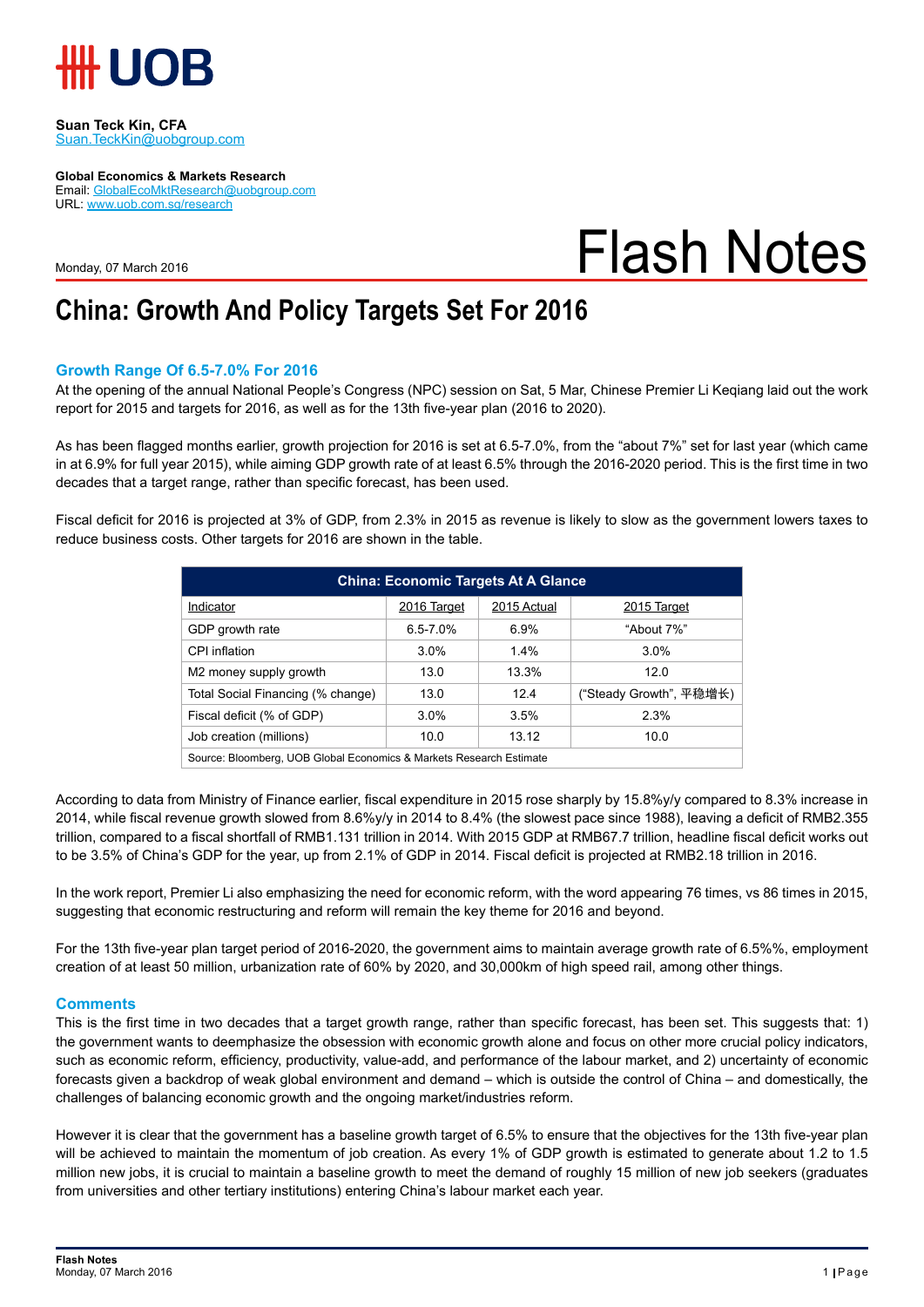Among other things, the 13th 5-year plan aims to double the size of China's GDP and per capita GDP from 2010 to 2020. In 2010, China's GDP was RMB40 trillion and per capita income at USD4,400, and achieving RMB90 trillion of GDP by 2020.

**We think the growth range is reasonable and the risks of a "hard landing" remain low, especially with more than sufficient room from fiscal and monetary policy measures, if needed. We maintain our growth forecast for China at 6.8% for 2016, and expect the pace to slow gradually through the 2016-2020 planning period**, as the size of the economy increases. China continues to transition to a service-led and domestic-demand driven economy. At the same time, the manufacturing sector is undergoing transformation with excess capacity continues to be rationalized in old and inefficient sectors such as steel, cement, and coal which the government is setting aside a budget of RMB100 billion to help in the restructuring efforts.

The task of reforming and restructuring, especially within the state-owned enterprises (SOE) sector, is challenging, given the extent of excess capacity (see table below). Utilization rates are estimated in the 50-70% range for a wide range of industries in China, after the stimulus-induced sharp increases in investment since the global financial crisis in 2009. This is down from utilization rate of as much as 80-90% prior to 2008, according to IMF data.

Premier Li vouched again at the 2016 Work Report that there would not be any massive government stimulus anytime soon and we expect the pace of reform and restructuring to gather speed as the 13th 5-year plan gets underway this year.

| <b>China: Industrial Production Capacity</b>                                                      |                                     |                                                                 |  |  |  |
|---------------------------------------------------------------------------------------------------|-------------------------------------|-----------------------------------------------------------------|--|--|--|
|                                                                                                   | <b>Current Capacity (estimated)</b> | Capacity Closed in Last 3 Years                                 |  |  |  |
| Steel (million tons)                                                                              | 1.200                               | More than 90                                                    |  |  |  |
| Cement (million tons)                                                                             | 2.350                               | 230                                                             |  |  |  |
| Flat glass (million weight boxes)                                                                 | 793.0                               | 76.0                                                            |  |  |  |
| Aluminum smelting (million tons)                                                                  | 42.0                                | More than 1.0                                                   |  |  |  |
| Coal (million tons)                                                                               | 5.700                               | 560 (between 2010-2015); a further 700 to be eliminated by 2019 |  |  |  |
| Source: 2016 Work Report for NPC; Media Reports, UOB Global Economics & Markets Research Estimate |                                     |                                                                 |  |  |  |

In terms of monetary policy, the reserve requirement ratio (RRR) cut announced on 29 Feb, just days prior to the NPC session, has set the tone of a "prudent but with slight easing bias" for now. Premier Li noted that the policy stance would be flexible to maintain sufficient liquidity in the system through the coordinated use of policy tools including open market operations, interest rate, RRR, relending, and others, to lower financing costs and provide sufficient support to the real economy, especially for smaller enterprises and agricultural sectors.

As such, we think there is room for further monetary policy easing in 2016, although the burden is likely to fall on RRR, as PBoC works to fine tune the interest rate corridor. PBoC last changed interest rate policy on 23 Oct 2015, the sixth interest-rate cut in a year (depo rate 1.50%; lending 4.35%). **Coupled with recent RRR cut announcement, we still see further room for interest rate and RRR reductions ahead, with a slim chance of interest rate cuts by end-1Q16. The next reduction in RRR is likely to be in 2Q16, as shown in the table.** 

| <b>China: Interest Rate and RRR Forecasts</b>             |       |       |       |       |       |       |       |
|-----------------------------------------------------------|-------|-------|-------|-------|-------|-------|-------|
| $\%$                                                      | 2Q15  | 3Q15  | 4Q15  | 1Q16F | 2Q16F | 3Q16F | 4Q16F |
| 1-year Benchmark Lending Rate                             | 4.85  | 4.60  | 4.35  | 4.10  | 3.85  | 3.85  | 3.85  |
| 1-year Benchmark Deposit Rate                             | 2.00  | 1.75  | 1.50  | 1.25  | 1.00  | 1.00  | 1.00  |
| Reserve Requirement Ratio                                 | 18.50 | 18.00 | 17.50 | 17.00 | 16.00 | 15.00 | 15.00 |
| Source: UOB Global Economics & Markets Research Estimates |       |       |       |       |       |       |       |

Premier Li reiterated that RMB exchange rate will be stability at reasonable range and this suggests **relatively low likelihood of largescale depreciation/devaluation of the RMB. More important though is that with the RMB referencing a basket of currencies, the USD/RMB exchange rate is likely to see greater volatility and more flexibility going forward, even if the basket as a whole stays relatively stable.** We are still keeping our forecasts intact, with our call at 6.60/USD at end-2Q16, and towards 6.45 by end-2016. The recent stability of the onshore and offshore RMB prices suggests that speculative activities are now kept at bay. However, depreciation pressure on the currency remains significant as there is still room for a USD rebound against EM currencies, as uncertainty on the US Fed interest rate hike cycle remains.